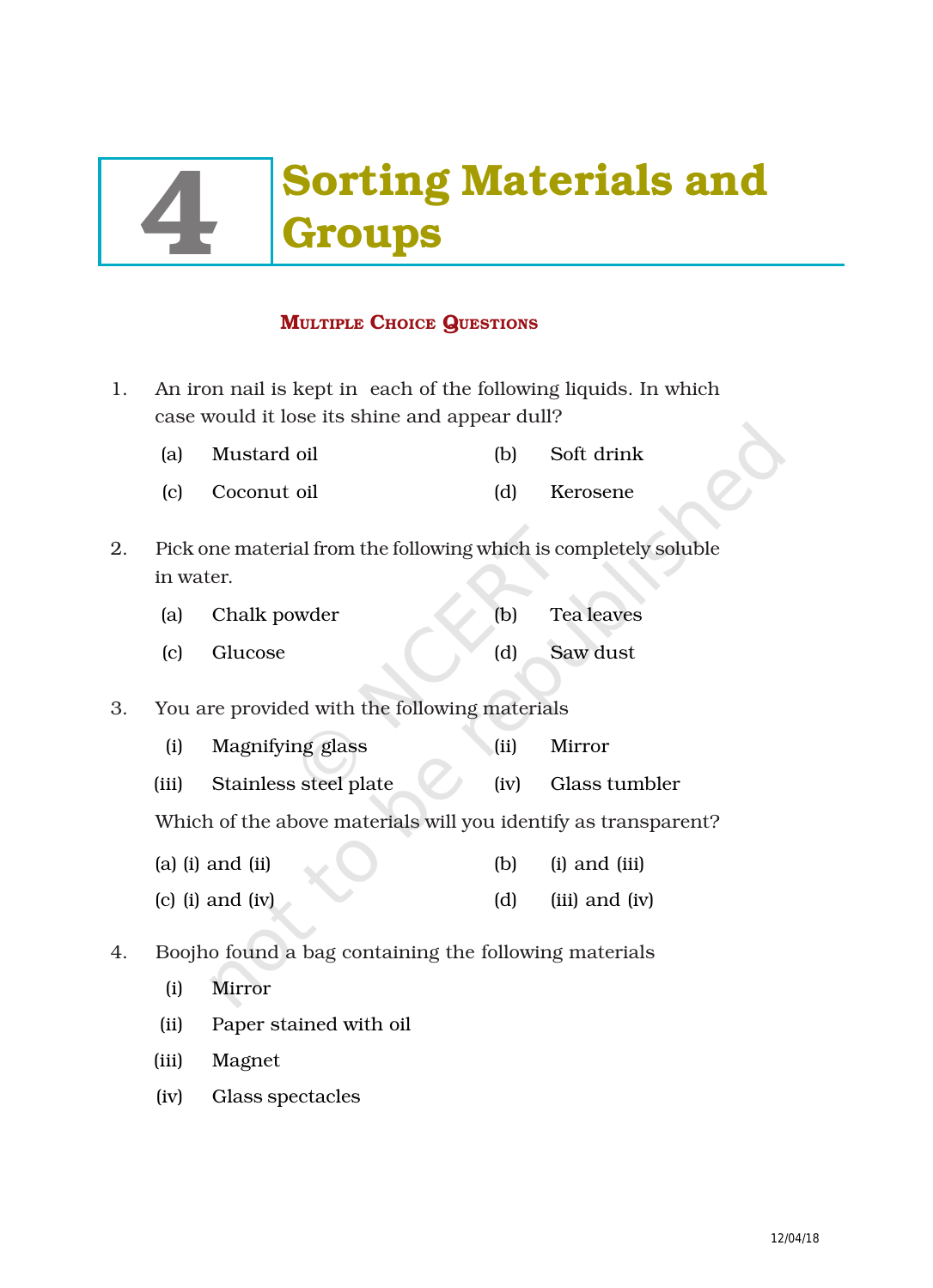Help Boojho in finding out the material(s) which is/are opaque.

| (a) (i) only | (iv) only |
|--------------|-----------|
|--------------|-----------|

- $\alpha$  (c) (i) and (iii)  $\alpha$  (d) (ii) and (iv)
- 5. While doing an activity in class, the teacher asked Paheli to handover a transluscent material. Which among the following materials will Paheli pick and give her teacher?

| (a) Glass tumbler | Mirror             |  |
|-------------------|--------------------|--|
| (c) Muslin cloth  | (d) Aluminium foil |  |

- 
- 6. Which pair of substances among the following would float in a tumbler half filled with water?
	- (a) Cotton thread, thermocol
	- (b) Feather, plastic ball
	- (c) Pin, oil drops
	- (d) Rubber band, coin
- 7. Which among the following are commonly used for making a safety pin?
	- (a) Wood and glass (b) Plastic and glass
	- (c) Leather and plastic (d) Steel and plastic
- 8. Which of the following materials is not lustrous?
	- (a) Gold (b) Silver
	- (c) Wood (d) Diamond
- 9. Which of the following statements is not true?
	- (a) Materials are grouped for convenience.
	- (b) Materials are grouped to study their properties.
	- (c) Materials are grouped for fun.
	- (d) Materials are grouped according to their uses.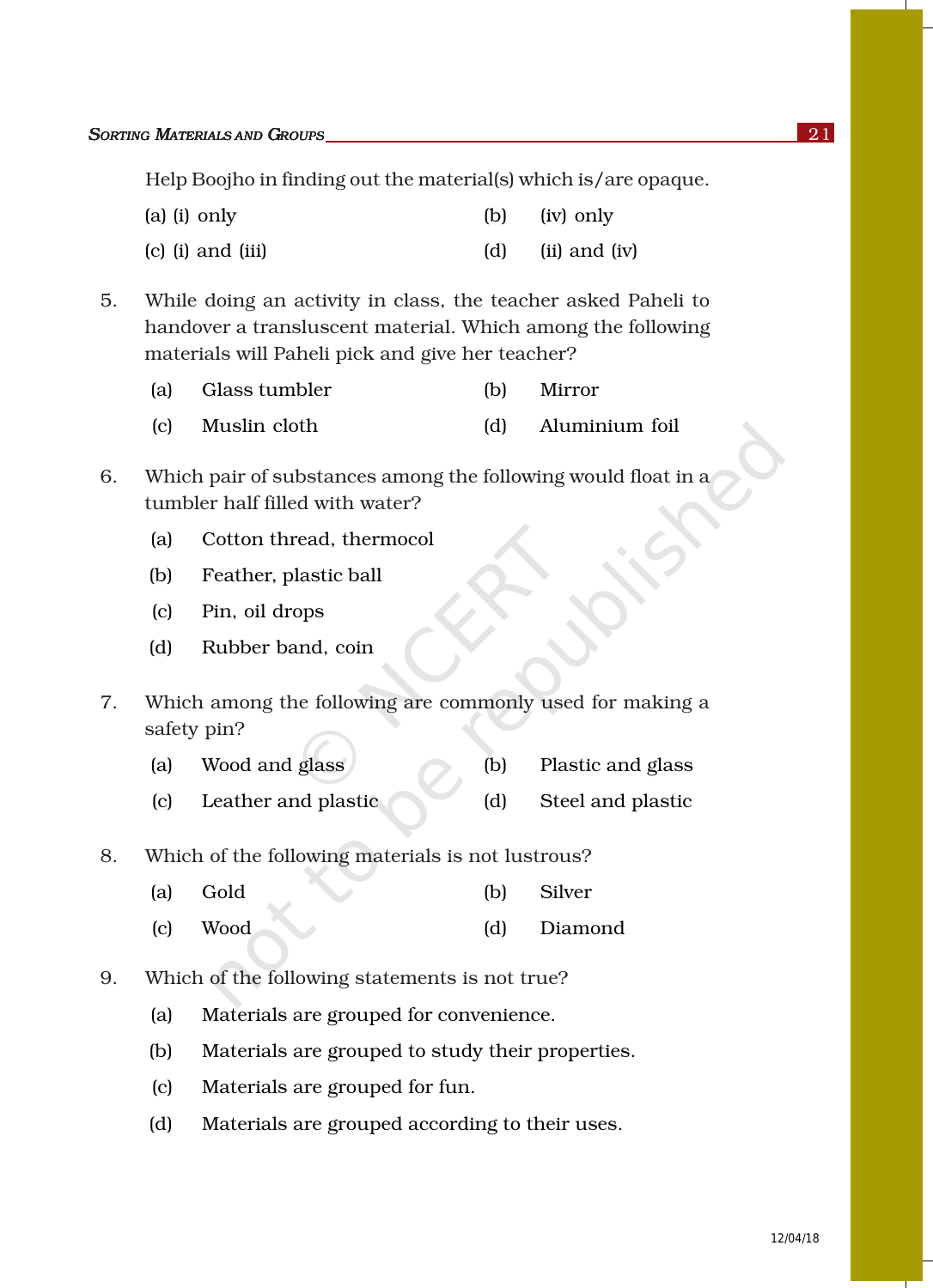- 10. Find the odd one out from the following
	- (a) Tawa (b) Spade
	- (c) Pressure cooker (d) Eraser
- 11. Which type of the following materials is used for making the front glass (wind screen) of a car?
	- (a) Transparent
	- (b) Translucent
	- (c) Opaque
	- (d) All the above

# VERY SHORT ANSWER QUESTIONS

- 12. It was Paheli's birthday. Her grandmother gave her two gifts made of metals, one old dull silver spoon and a pair of lustrous gold earrings. She was surprised to see the difference in the appearance of the two metals. Can you explain the reason for this difference?
- 13. Mixtures of red chilli powder in water, butter in water, petrol in water, and honey in water were given to Radha, Sudha, Sofia and Raveena, respectively. Whose mixture is in solution form?
- 14. On a bright sunny day, Shikha was playing hide and seek with her brother. She hid herself behind a glass door. Do you think her brother will be able to locate her. If yes, why? If no, why not?
- 15. Take a small cotton ball and place it in a tumbler/bowl filled with water. Observe it for atleast 10 minutes. Will it float or sink in water and why?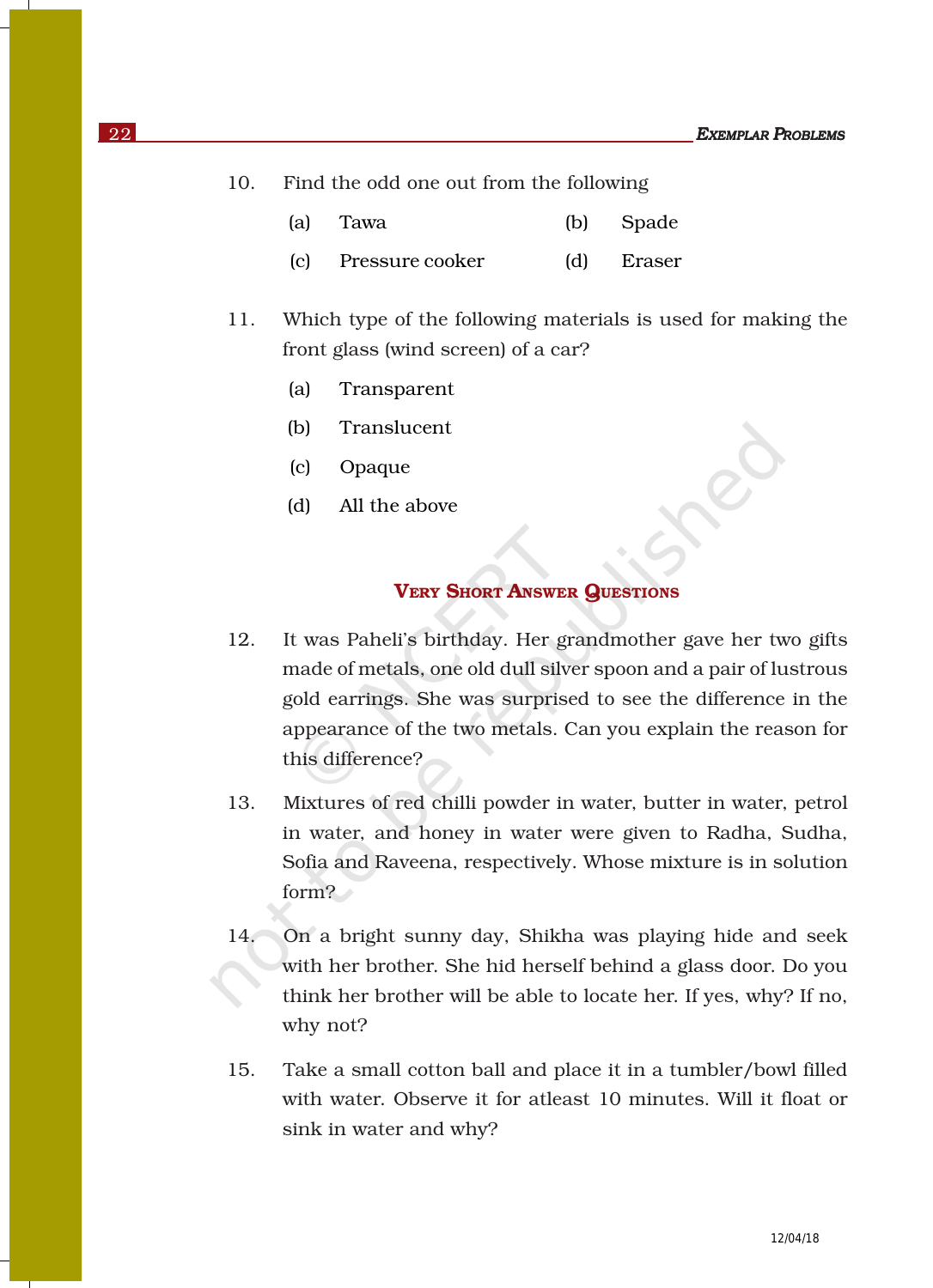#### **SHORT ANSWER QUESTIONS**

16. Which among the following materials would you identify as soft materials and why?

Ice, rubber band, leaf, eraser, pencil, pearl, a piece of wooden board, cooked rice, pulses and fresh chapati.

17. You are provided with the following materials— turmeric, honey, mustard oil, water, glucose, rice flour, groundnut oil.

Make any three pairs of substances where one substance is soluble in the other and any three pairs of substances where one substance remains insoluble in the other substances.

18. During summer holidays, a group of children collected a lump of salt, green grass, broken glass piece, a small thermocol box, pen, iron nail, glass marbles, hair, naphthalene ball, a piece of sugar candy (mishri) and tried to group them on the basis of properties given in Table 4.1 below. Help them in filling the Table.

| Name of the<br>material | <b>Appearance Transparency Floats/Sinks</b><br>(Hard/Soft) (Transparent/<br><b>Translucent</b><br>/Opaque) | in water | Soluble/<br>Insoluble in<br>water |
|-------------------------|------------------------------------------------------------------------------------------------------------|----------|-----------------------------------|
|                         |                                                                                                            |          |                                   |

# $Table 4.1$

- 19. Arrange the jumbled words to arrive at the appropriate names of materials and also write two uses of each.
	- (a) milaunuim
	- (b) tcaslpi
	- (c) soekrnee
	- (d) gavnier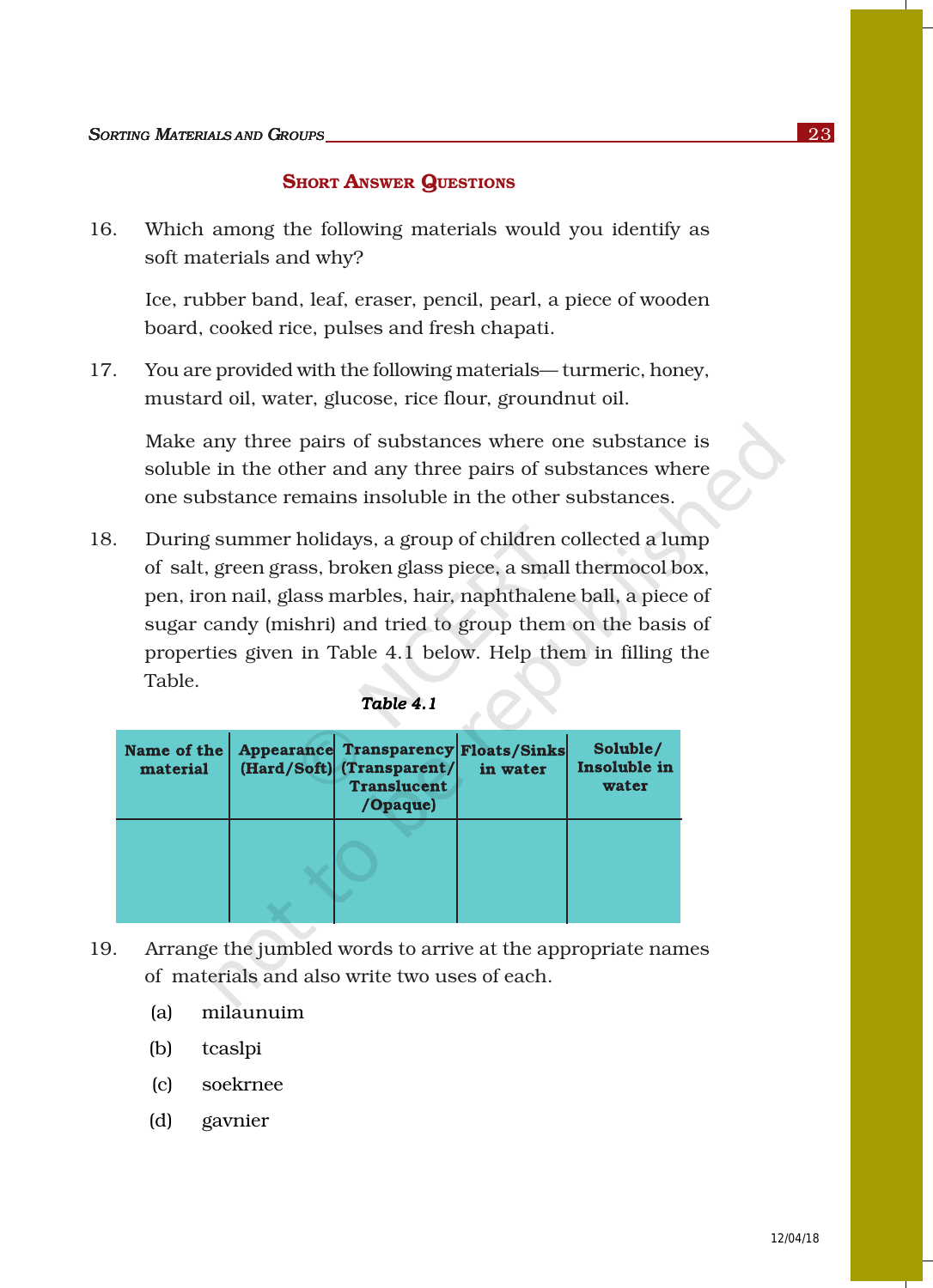20. Match the objects given in **Column I** with the materials given in Column II.

| <b>COLUMN I</b>          | <b>COLUMN II</b>       |  |  |
|--------------------------|------------------------|--|--|
| (a) Surgical Instruments | Plastic                |  |  |
| (b) Newspaper            | Animal product<br>(ii) |  |  |
| (c) Electrical switches  | (iii)<br><b>Steel</b>  |  |  |
| Wool                     | Plant product<br>(iv)  |  |  |

21. Pick five objects from the word box given as Fig. 4.1 which are opaque and would sink in water.

| $\mathbf O$  | S            | T           | ${\bf P}$   | L            | E            |
|--------------|--------------|-------------|-------------|--------------|--------------|
| $\mathbf{A}$ | T            | L           | E           | E            | $\mathbf R$  |
| $\mathbf C$  | $\mathbf{o}$ | Ι           | N           | $\mathbf{A}$ | $\mathbf{A}$ |
| $\mathbf O$  | N            | $\mathbf K$ | $\mathbf C$ | F            | S            |
| $\mathbf{A}$ | E            | E           | I           | W            | E            |
| L            | L            | Y           | L           | $\mathbf R$  | $\mathbf R$  |



# LONG ANSWER QUESTIONS

- 22. Chalk, iron nail, wood, aluminium, candle, cotton usually look different from each other. Give some properties by which we can prove that these materials are different.
- 23. Why do you think oxygen dissolved in water is important for the survival of aquatic animals and plants?